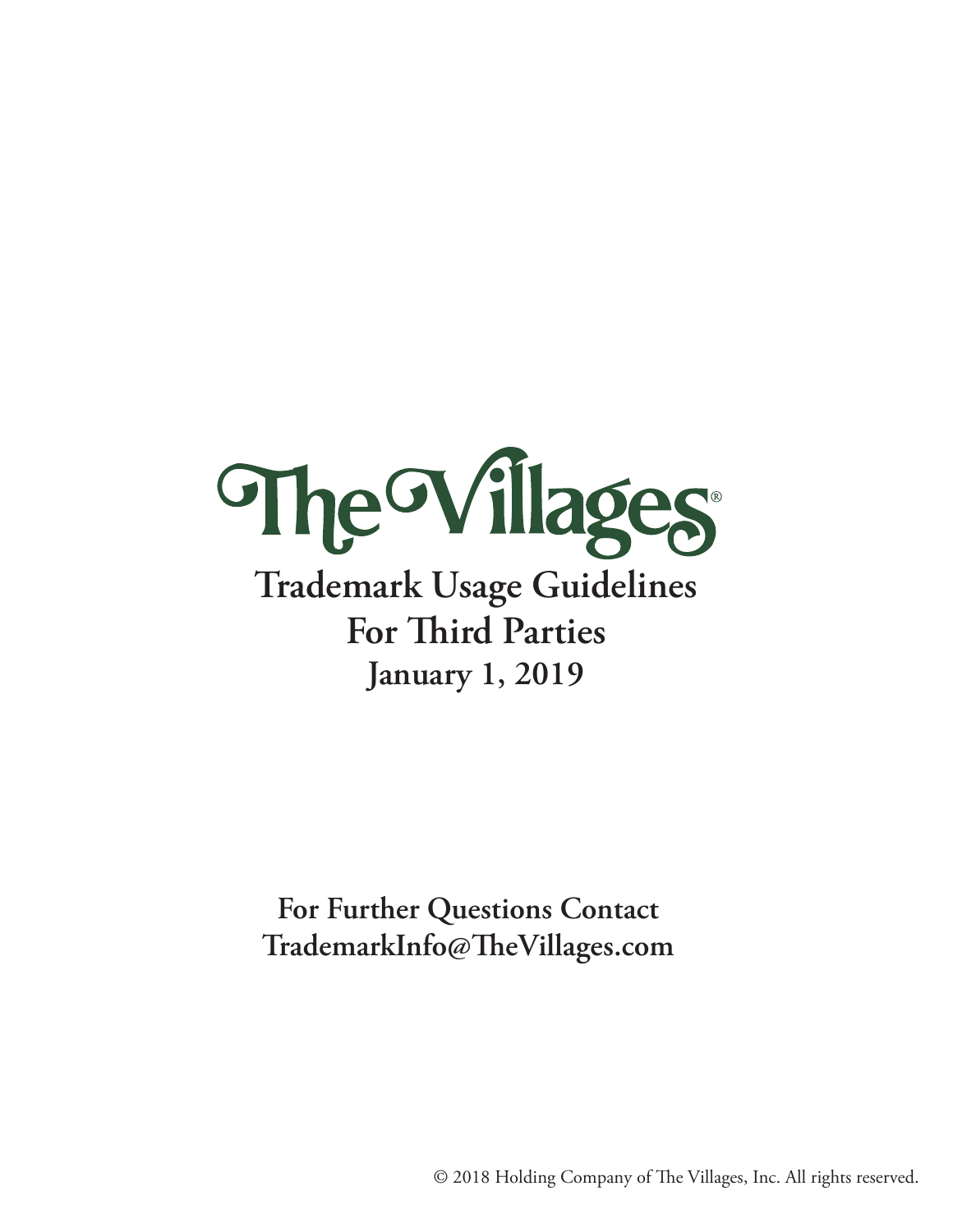# **Trademark Usage Guidelines For Third Parties**

Holding Company of The Villages, Inc. ("Holding Company") is the owner of a variety of common law and federally registered trademarks relating to The Villages® community that we and our affiliates and licensees use to provide a wide range of products and services. We offer these guidelines to help others understand how they can refer to The Villages® community without violating our trademark rights. We update these guidelines periodically, and persons and companies relying on them should review them regularly for updates. Absent unusual circumstances, Holding Company will not object to uses of its trademarks made in compliance with these guidelines, as updated from time to time.

## **The General Idea**

"The Villages" is a trademark that informs consumers that the services and products they are buying are provided by the developer of The Villages<sup>®</sup> community and its related companies ("The Villages Companies"), or their authorized licensees. Only The Villages Companies and their licensees may use "The Villages" as a trademark.

Because "The Villages" is also the name of our community, we understand there are times when folks have to use "The Villages" to refer to our community, inform customers that they serve the needs of our residents, or are located convenient to the community's boundaries. Such uses are "fair uses" so long as they refer to the community without implying any official connection with it or The Villages Companies or their licensees. Problems can arise, however, if third parties use "The Villages" as a trademark or in some way that makes it hard for consumers to tell whether or not they are affiliated with or endorsed by The Villages Companies.

For example, if a travel agent were to call itself "Jones Travel" and advertise that they help families plan trips to the Disney World® Resort, that would likely be fair use. If the same company were to call itself "Disney World Travel," or were to use the domain name <DisneyWorldTravel.com>, then people could reasonably assume that they were related to the theme park's developer. That would likely not be fair use since consumers could be confused and think that they were dealing with Disney when, in fact, they were dealing with an unrelated third party. The same is true of "The Villages." If Jones Landscaping wants to say that they serve members of The Villages<sup>®</sup> community on the website hosted at <JonesLandscaping.com>, that is likely fair use. If they wanted to rename themselves "The Villages Landscaping," or advertise using <TheVillagesLandscaping.com> that would likely cause confusion and not be "fair use."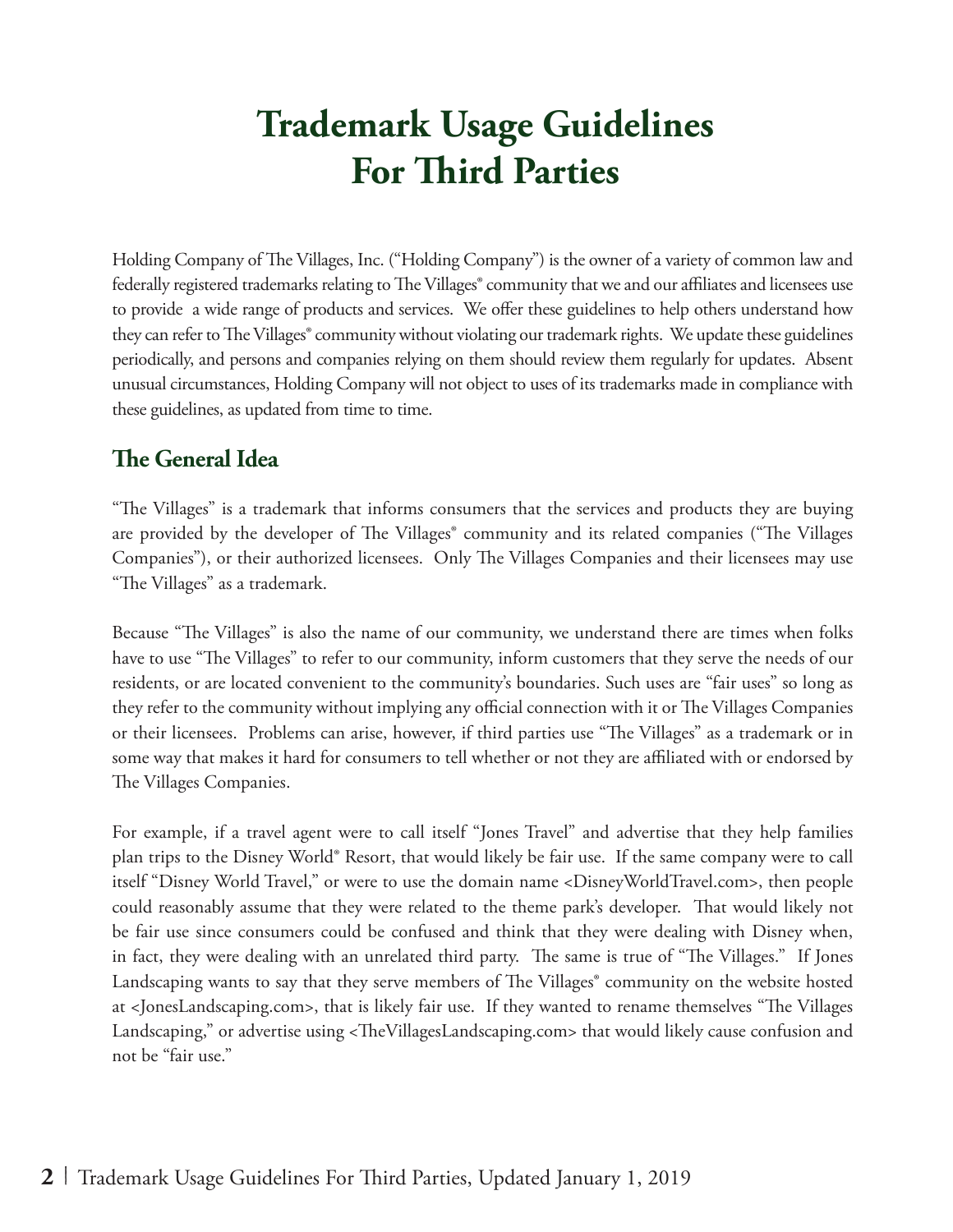### **What are The Villages Marks?**

"The Villages Marks" include

- THE VILLAGES (the words themselves, in any font),
- The Villages (the "Script Logo," usually, but not always, used in green), and
- other trademarks such as AMERICA'S HEALTHIEST HOMETOWN, FLORIDA'S FRIENDLIEST HOMETOWN, BROWNWOOD, GOLF CAR APPROVED, and a number of marks that include THE VILLAGES or these other marks as part of logos or designs.

You can generally tell when a logo or word is considered to be a trademark of The Villages Companies because it will be used with "TM," "SM" or ® (which means that it is the subject of a federal trademark registration). Holding Company has more than 40 federal trademark registrations. For a list of registered trademarks, please consult the USPTO database available at www.uspto.gov/trademarksapplication-process/search-trademark-database.

If you have questions about whether or not The Villages Companies consider a word, phrase or logo to be a trademark, please email us at TrademarkInfo@TheVillages.com.

## **Isn't The Villages just a place?**

People sometimes think "The Villages" is just the name of a place that can be used freely like Orlando, Tampa, Philadelphia, or Miami. While it is the name of our community, and as such appears on maps and can sometimes be used in an address, it is more than a place name—it is also a trademark.

Places like Orlando, Tampa, Philadelphia, and Miami are not developed communities created by one developer. When a developer creates a community, and gives it a name that did not exist previously in that area, the name of the community is called a "coined term" and serves as a trademark.

THE VILLAGES is a coined term created by The Villages Companies. That means it serves as a trademark with respect to our community, real estate-related services, and other goods and services despite the fact that it also appears on maps, in a census, and as part of an address. While you might not need anyone else's permission to adopt the trademark ORLANDO REAL ESTATE SALES (because Orlando is a geographic location that is not associated with a single developer), you would need Holding Company's permission to adopt the trademark THE VILLAGES REAL ESTATE (no, don't ask—Holding Company won't give its permission—it's just an example). The law is clear that a coined term can retain its trademark status even if it is also a physical location. For more information, consult a lawyer and refer them to TMEP 1210.02(a) as a starting point.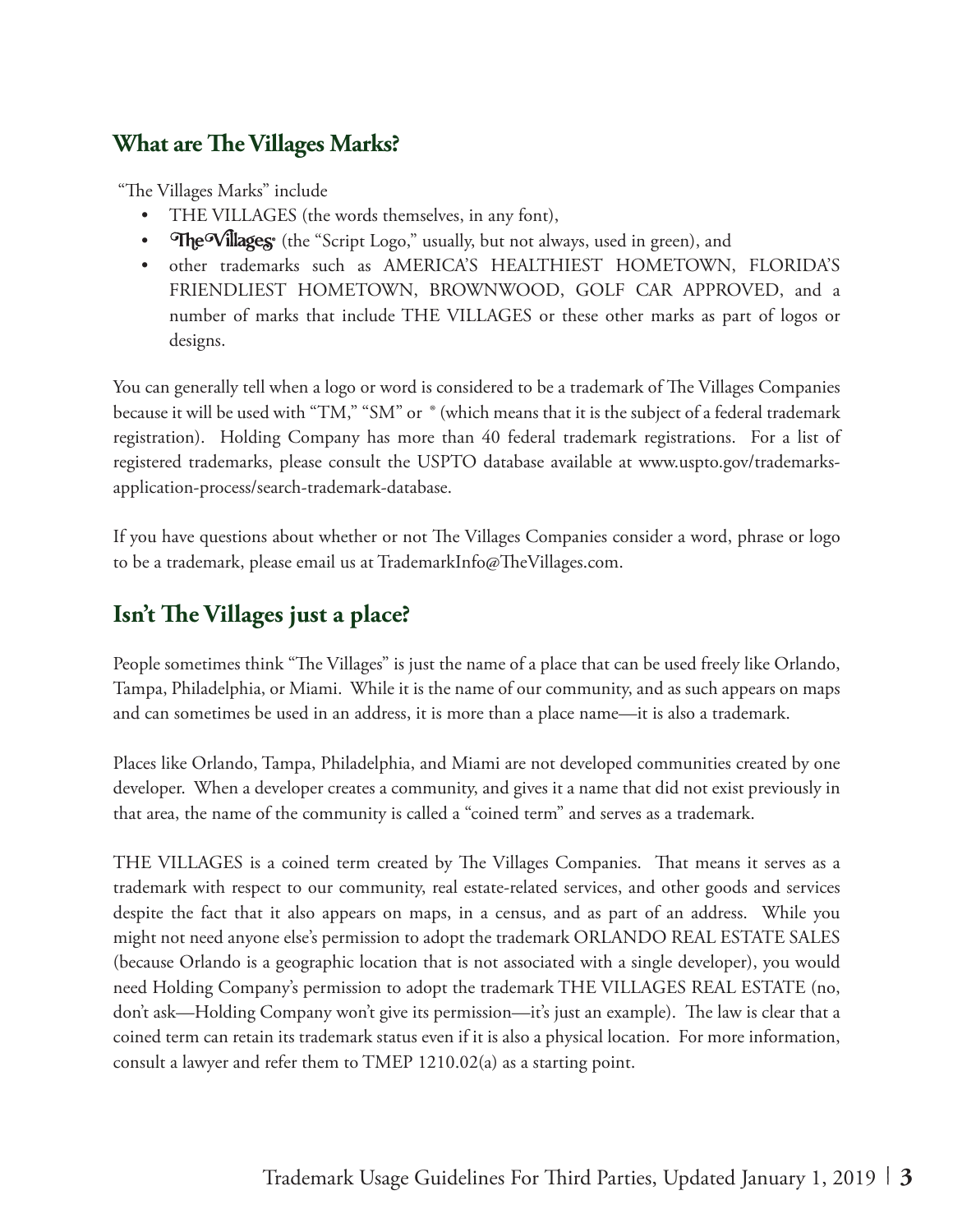We use "The Villages" and other marks that incorporate "The Villages" for a variety of goods and services beyond real estate. We use The Villages Marks in connection with services such as health care, sports and entertainment venues, and products such as clothing and golf carts. Holding Company's trademark rights extend well beyond real estate. Even where The Villages Companies may not be in a specific business, The Villages® brand is so well known that seeing "The Villages" used in connection with virtually any product or service is likely to lead consumers to believe that it is associated with The Villages Companies. In legal terms, this is called dilution, and it can sometimes also be false advertising.

### **Does that mean I can't ever use THE VILLAGES?**

Of course not. You can refer to The Villages® community in a variety of ways.

You just cannot do it in a way that creates a likelihood of confusion with respect to any of the marks used by The Villages Companies, or unfairly trades on their reputation. These guidelines are intended to help businesses understand how they can refer to our community without infringing Holding Company's rights.

Holding Company and its affiliates want third-party companies to offer goods and services to our community residents. Having a vibrant community of competing businesses is good for residents. We just ask that unlicensed third parties do not use our marks (or similar marks) in a way that harms our rights in The Villages Marks or leads to consumers being confused and thinking that third-party companies are somehow affiliated with Holding Company and its affiliates when, in truth, they are not.

These guidelines try to map out some "safe harbors" by giving examples of uses that we will not object to absent unusual circumstances. Every situation is different and this document does not provide any legal advice. It just provides samples and guidelines that, if followed, should steer you clear of trademark disputes with us or make it easy to resolve if a dispute does arise.

## **What should I do if I receive a letter from Holding Company objecting to my use of "The Villages?"**

Talk to us! Most situations like that are the result of simple misunderstandings and can be cleared up quickly and easily. We are happy to work with companies to help them find ways to refer to the community that will not cause confusion or harm our rights. In most cases, doing so is good for you as well because it helps make sure that your investment in marketing is used to build value in your own brands independent from ours.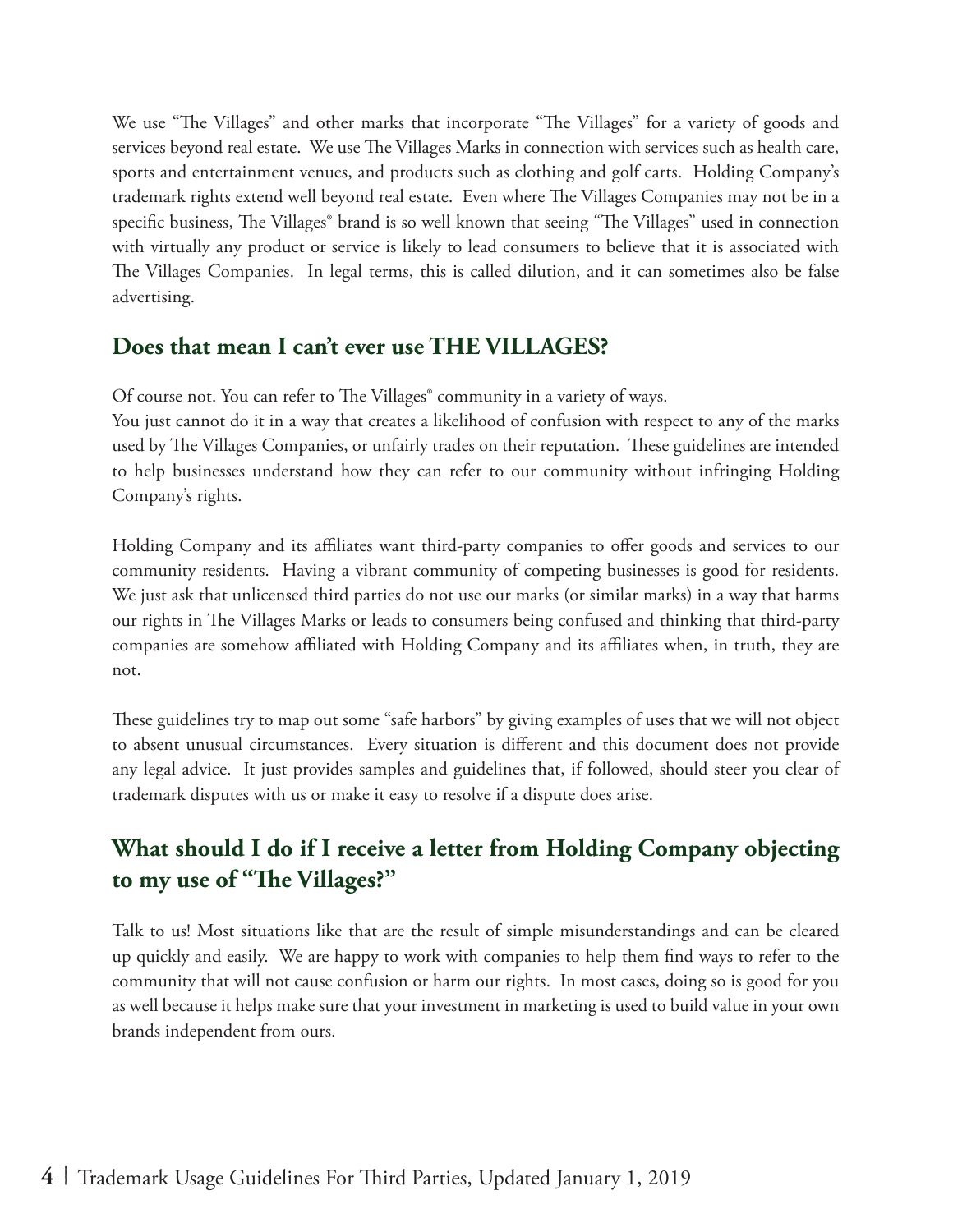### **Can you sum this all up somehow?**

Each situation is different and Holding Company considers each circumstance individually. There is no one, simple, "one-size-fits-all" rule that always applies in every case. In most cases, however, the following rules of thumb will not steer you wrong:

- Do not use the logo The Villages, the  $\mathbf{V}$  logo, or any other stylized logo owned by The Villages Companies without entering into a license agreement with Holding Company.
- If an address is within the community, you can use "The Villages" in the address, including in your marketing materials, but do not use "The Villages" in the address, or use "in The Villages," "at The Villages," "Villages Office," etc. if the address is not inside the community—it confuses people and can be misleading advertising.
- You may not use THE VILLAGES or VILLAGES as part of your business name or your logo, domain name, Facebook name, email address or brand. People who see THE VILLAGES or VILLAGES used in that way are likely to think they are getting information from or about one of The Villages Companies when, in truth, they are not.
- If you refer to the community, please use "The Villages® community" or "The Villages® development." Provided your references are truthful, fair, and not misleading as to any sponsorship, affiliation or endorsement by Holding Company or its affiliates, Holding Company will not object to these types of uses. For examples of how this can be done fairly, please see below.
- If you use something that looks similar to THE VILLAGES in your company name or brand, (e.g. "Village Dry Cleaners") please make sure it does not give the impression that you are associated with Holding Company or its affiliates. For example, avoid THE VILLAGE, emphasizing the V, or using a script font or color scheme that looks like the one used on our website hosted at <www. thevillages.com>.

## **The following pages outline Some Examples**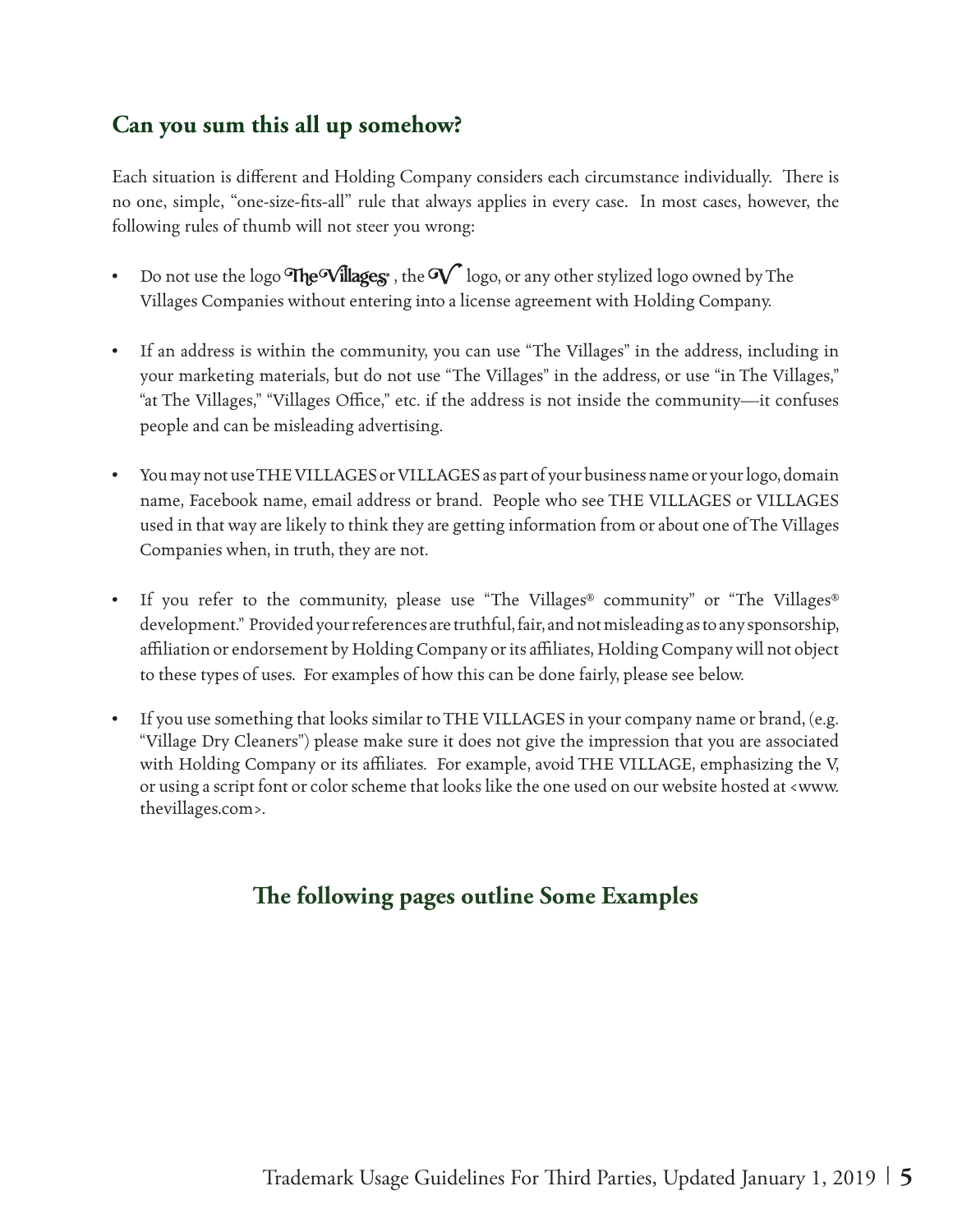## 1 **Stylized Script**

Neither The Villages , nor the stylized letter  $\mathcal{N}$  (nor any similar stylized script versions) may be used absent the written consent of Holding Company. These stylized logos are reserved exclusively for use by Holding Company, its affiliates and its authorized licensees. If you refer to the community, please refer to it only as "The Villages® community," or "The Villages® development" and in a font and style that does not make it look like our logos.

| <b>CONFUSING</b>     | ABCY Corporation offers carpet cleaning to The Villages.                                                 |
|----------------------|----------------------------------------------------------------------------------------------------------|
| <b>NOT CONFUSING</b> | ABCY Corporation offers carpet cleaning services to residents<br>of The Villages <sup>®</sup> community. |
| <b>CONFUSING</b>     | Wictory Pest Control, We corral your critters.                                                           |
| <b>NOT CONFUSING</b> | Victory Pest Control, We corral your Critters!                                                           |
|                      |                                                                                                          |
| <b>CONFUSING</b>     | <i>Dilla. Dry Cleaners - Dress for Success</i> (using green/gold color scheme)                           |
| <b>NOT CONFUSING</b> | Villa Dry Cleaners - Dress for Success (using different color scheme)                                    |

## **Attention Getting Device**

When referring to The Villages<sup>®</sup> community, "The Villages" should never be used as the attention getting device. It's fine to use it to provide information, but you should not use it as the "lead" or "draw" in your advertising.

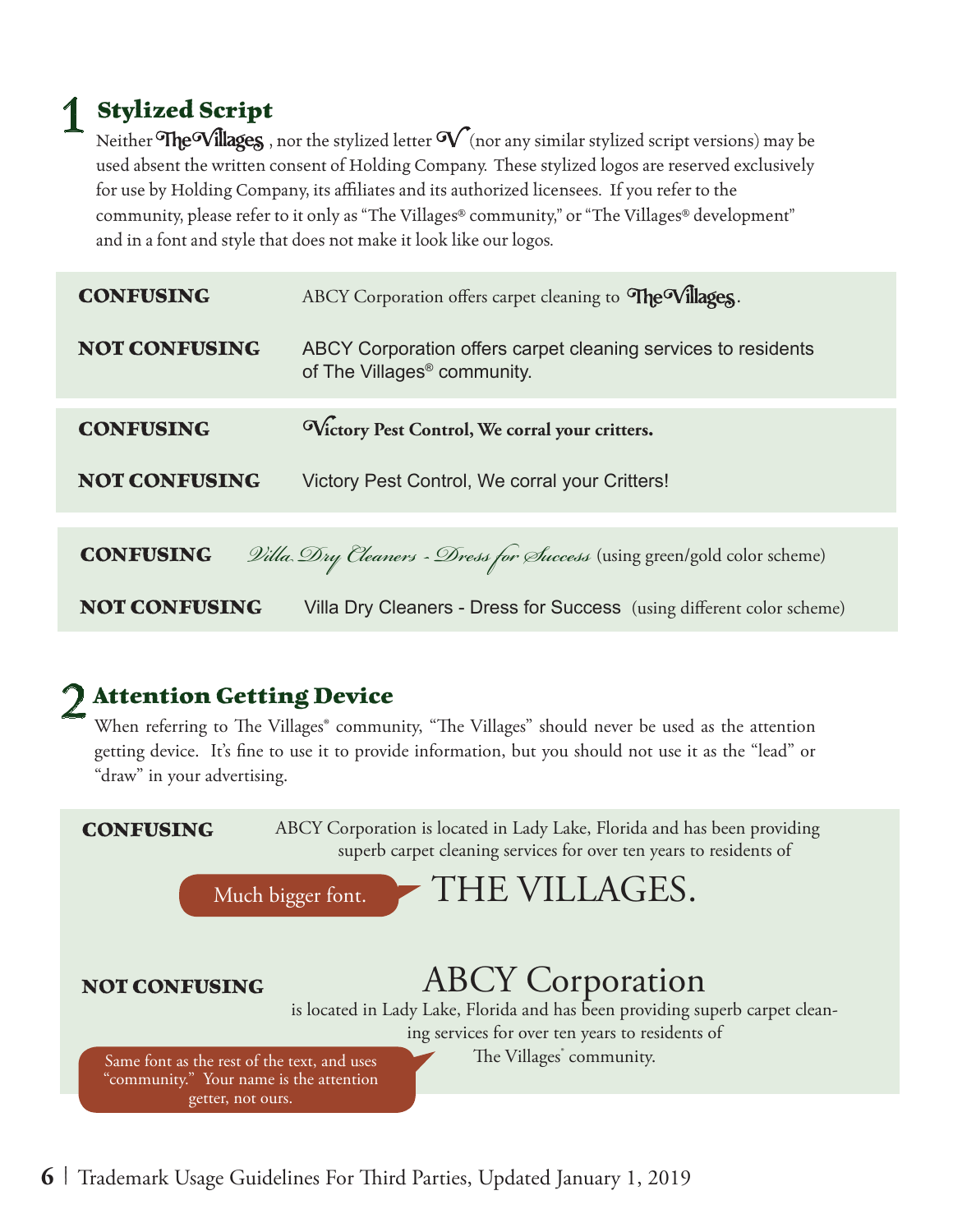

### 3 **Affiliation & Endorsement**

When referring to The Villages® community, "The Villages" should never be used **(a)** in a manner that suggests or implies that a product or service is endorsed by, licensed by, affiliated with, or sponsored by Holding Company or its affiliates, **(b)** in combination or close proximity to the words "official," "authorized," "original" or other terms that imply sponsorship or endorsement by Holding Company or its affiliates, or **(c)** in combination or close proximity to any logo or mark that resembles a seal or a certification mark of a third party.

#### **Examples shown on page 8**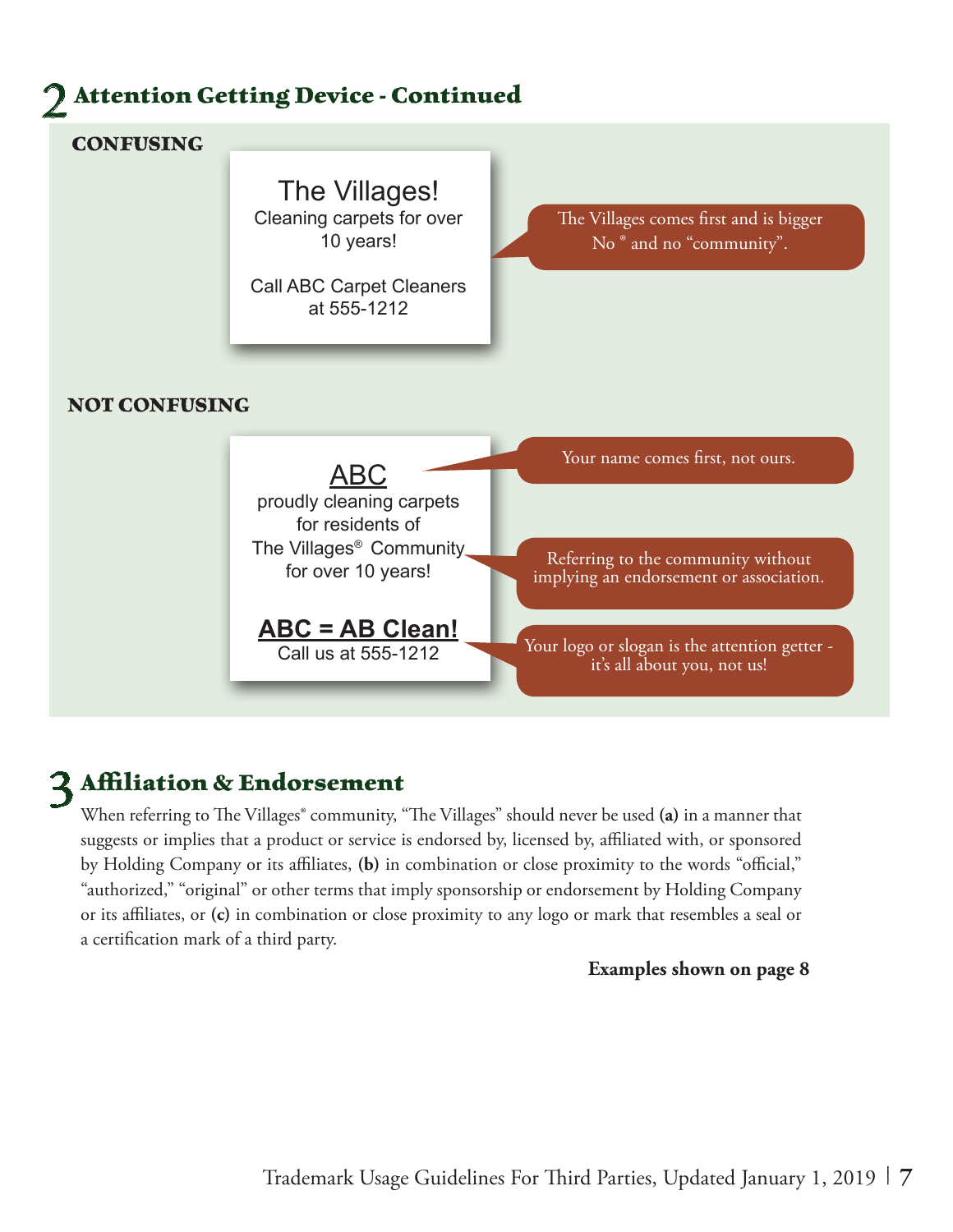## 3 **Affiliation & Endorsement - Continued**

#### **CONFUSING**

ABCY Corporation – The Villages official carpet cleaner!

ABCY Corporation – THE Carpet Cleaner of The Villages!

ABCY Corporation – The Villages Approved!

ABCY Corporation – The Villages

The Villages Experts

#### **NOT CONFUSING**

ABCY Corporation – the carpet cleaner preferred by residents of The Villages<sup>®</sup> community!

ABCY Corporation – Certified professionals serving residents of The Villages® community

Independent Real Estate Experts specializing in The Villages® community

ABCY  $\qquad \qquad =$  trusted professionals conveniently located near The Villages® community

### 4 **Goods & Services Identification**

Neither "Villages," "The Villages," nor anything confusingly similar may be used as or in a brand, trademark or service mark for third-party goods or services.

#### **CONFUSING**

The Villages No-Stain Carpet

Home of The Villages Banana Split!

Villages hats available here

#### **NOT CONFUSING**

Happy Paws No-Stain Carpet – for Pet Lovers in The Villages<sup>®</sup> community

Banana-Rama – The Banana Split preferred by residents of The Villages<sup>®</sup> community!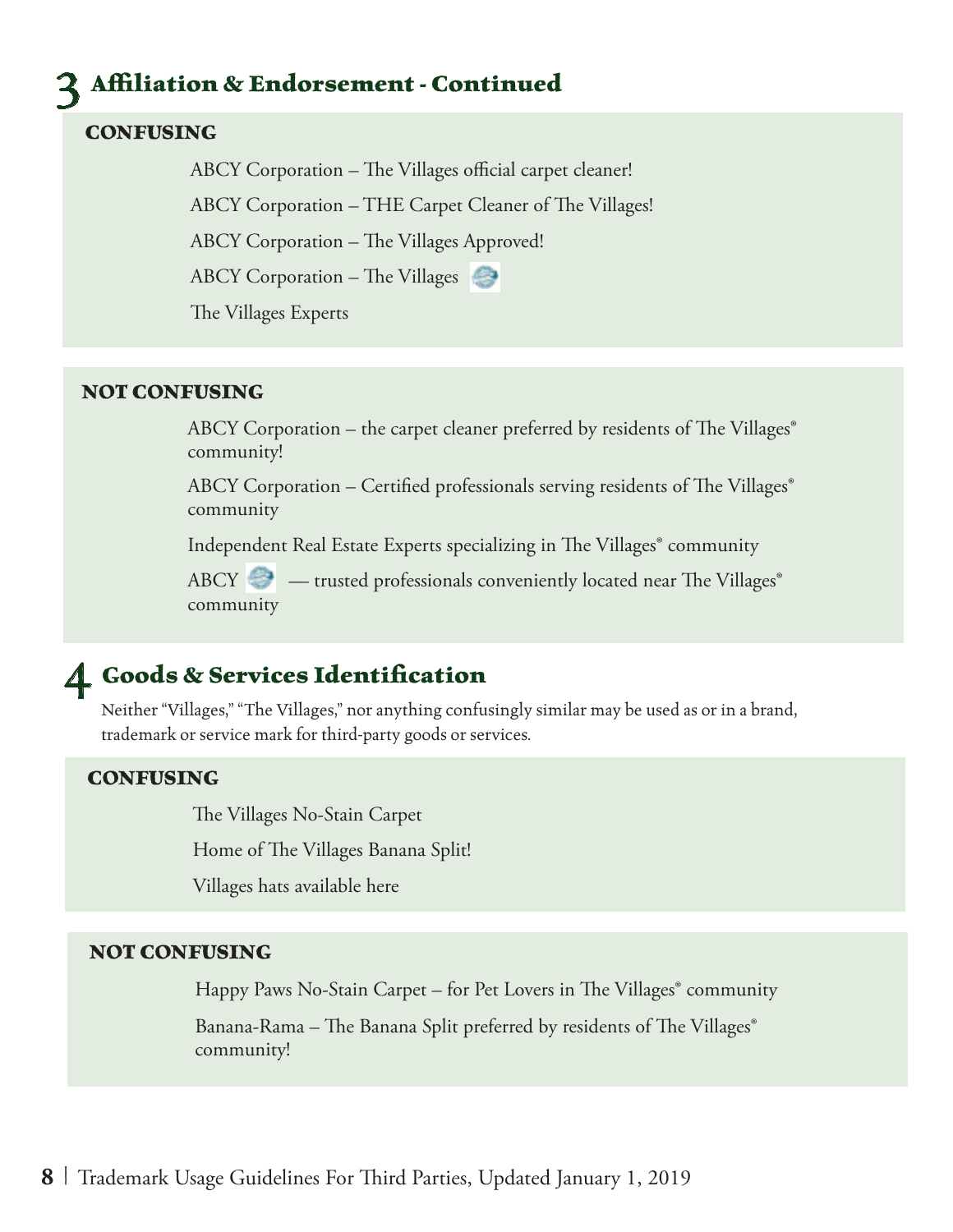## 5 **Company Name**

Neither "Villages," "The Villages" nor any confusingly similar variations should be used in the name of a company to suggest an affiliation with Holding Company or its affiliates.

#### **CONFUSING**

Exceptional Carpet Cleaning of The Villages, LLC.

Villages Carpet Cleaners, Inc.

#### **NOT CONFUSING**

Exceptional Carpet Cleaners, Inc.

## 6 **Use As an Adjective**

"The Villages" should never be used as a noun. "The Villages" should always be used as an adjective to describe the community or goods and services offered by The Villages Companies and their licensees. It should always be followed by a superscript registration symbol® and a noun, preferably the word "community" or "development."

#### **CONFUSING**

ABCY Corporation offers carpet cleaning to The Villages.

ABCY Corporation offers carpet cleaning to residents of The Villages.

ABCY Corporation – the carpet cleaner of The Villages!

#### **NOT CONFUSING**

ABCY Corporation offers carpet cleaning services to residents of The Villages<sup>®</sup> community.

Convenient to The Villages® development

## 7 **Geographic Location & Addresses**

"The Villages" is a coined term created by the community's creators. The Villages® community has become famous through the efforts, marketing, and goodwill of Holding Company and its affiliates. Before we created the community, and invested millions of dollars promoting it, nobody had ever heard of "The Villages." If there is any present geographic connotation to that name, it flows from our efforts and not from any pre-existing geographic name or designation. Here are some examples of how you can refer to the community as a location fairly, without infringing Holding Company's rights:

#### **Examples shown on page 10**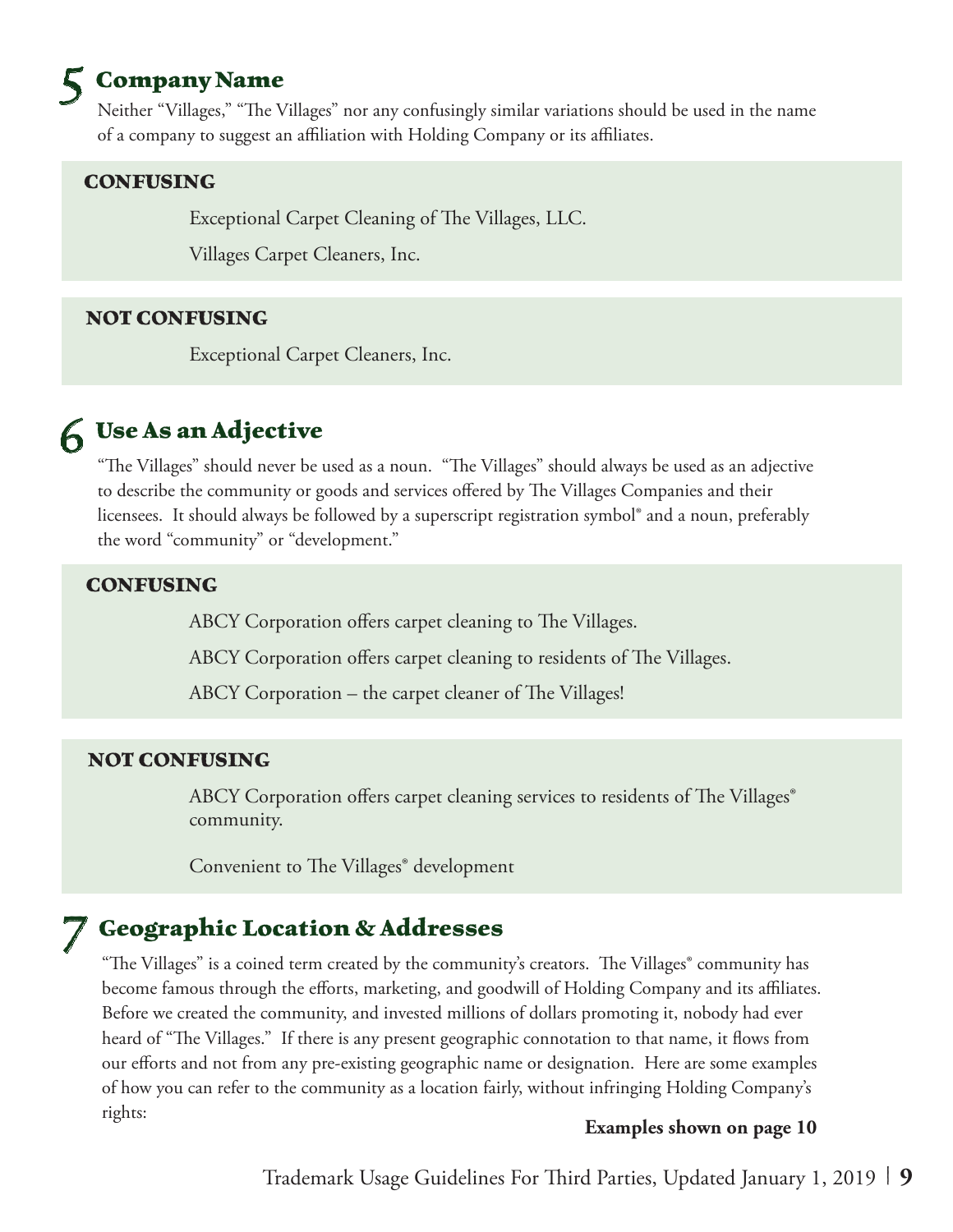## 7 **Geographic Location & Addresses - Continued**

#### **CONFUSING**

ABCY Financial Services—The Villages (for a company with an address outside the community)

Happy Heart Cardiologists—The Villages office (for a medical practice not located inside the community)

#### **NOT CONFUSING**

ABCY Corporation is located 1.5 miles from The Villages<sup>®</sup> community.

ABCY Corporation is located within The Villages<sup>®</sup> community.

Businesses not located within The Villages<sup>®</sup> community should not advertise or imply that they are "in The Villages." Only businesses located within The Villages® community may use The Villages as part of their address.

#### **NOT CONFUSING**

| <b>Located Outside the Community</b>                                                                   | <b>Located Within the Community</b>                                           |
|--------------------------------------------------------------------------------------------------------|-------------------------------------------------------------------------------|
| <b>ABCY</b> Corporation with<br>offices located 1.5 miles from The<br>Villages <sup>®</sup> community. | <b>ABCY</b> Corporation<br>123 Lake Sumter Landing<br>The Villages FL         |
| <b>ABCY</b> Corporation<br>Convenient to The Villages <sup>®</sup><br>community                        | <b>ABCY Corporation - Conveniently</b><br>located in The Villages® community! |

## 8 **Domain Names**

The term "The Villages" (and confusingly similar variations that suggests an affiliation with Holding Company or its affiliates) should not be contained in your domain name. This helps prevent Internet users from being confused as to whether you or Holding Company and its affiliates are the source of the website and is intended to help consumers of The Villages<sup>®</sup> community's goods and services distinguish between licensed and unlicensed providers of Holding Company and its affiliates' goods and services. The same is true of social media accounts (e.g. Facebook pages), communication handles (e.g. Twitter handles), and app names (e.g. iPhone® and Android® cellular phone applications).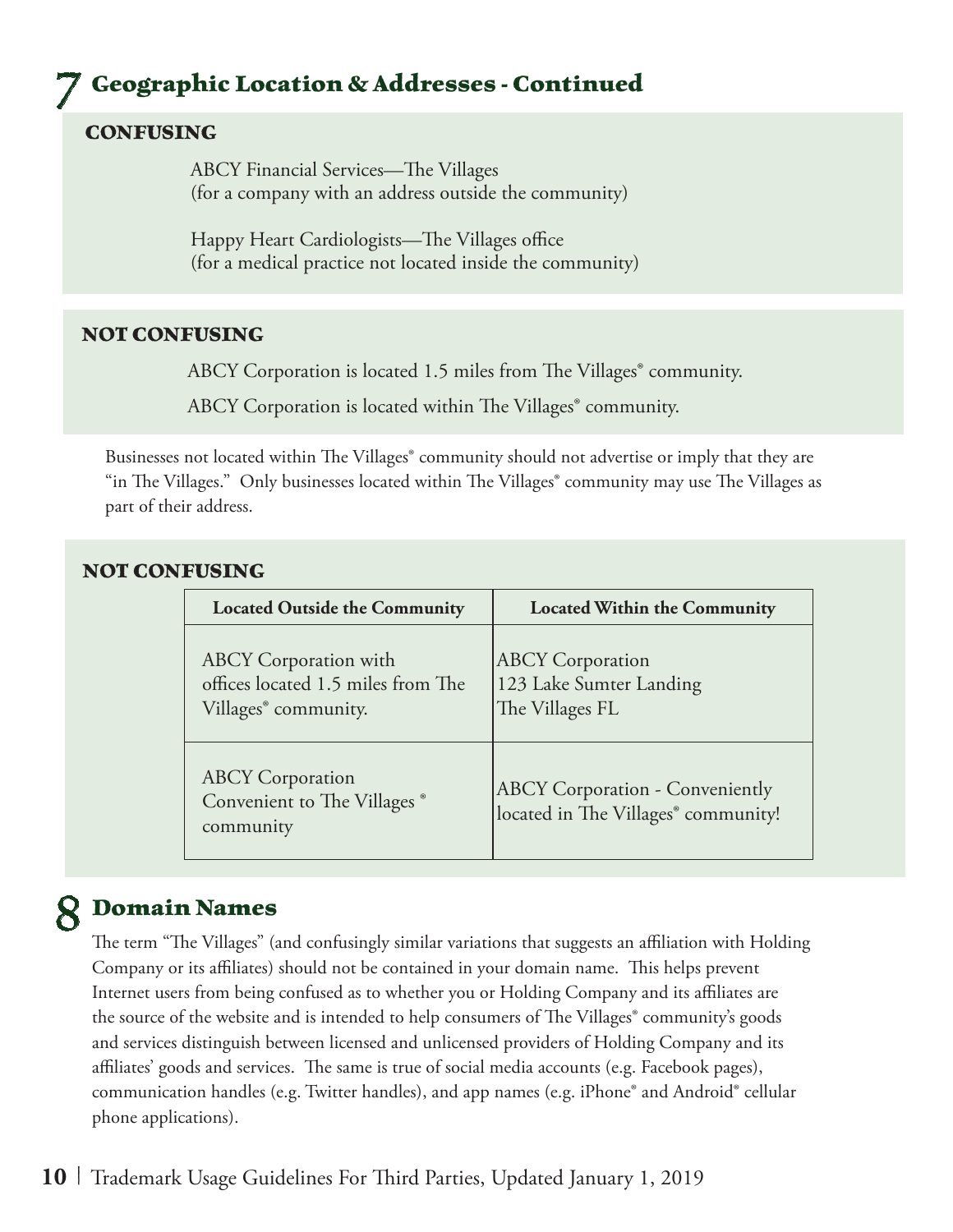#### **CONFUSING**

TheVillagesCleaners.com TheVillagesExperts.com CarpetsinTheVillages.com Villages Navigator (as the name of an app)

#### **NOT CONFUSING**

ABCY.COM

Never Lost in Florida (as the name of an app)

### 9 **Confusing Similar Variations**

These Guidelines also apply to business names, trademarks or service marks which are not only identical, but also confusingly similar to The Villages Marks. Trademark laws are designed to prevent consumer confusion as to the source of goods and services. Please be careful to choose trademarks and service marks which are NOT confusingly similar to the marks, so that consumers have no doubt as to the source of goods and services, and consumers are informed as to the entity or individual they are doing business with.

Holding Company reserves the right to consider each situation on a case-by-case basis, however Holding Company generally does not object to marks that do not use THE VILLAGES or THE VILLAGE, or VILLAGES. If any other form of VILLAGE is used, Holding Company generally does not object so long as the fonts, designs and color schemes do not mimic those used in The Villages marks or at <www.thevillages.com>.

#### **CONFUSING**

THE VILLAGES dry cleaners or THE VILLAGE dry cleaners

VILLAGES dry cleaners

VilagesRealEstate.com

TheVlgsRealEstate.com

The Villagers News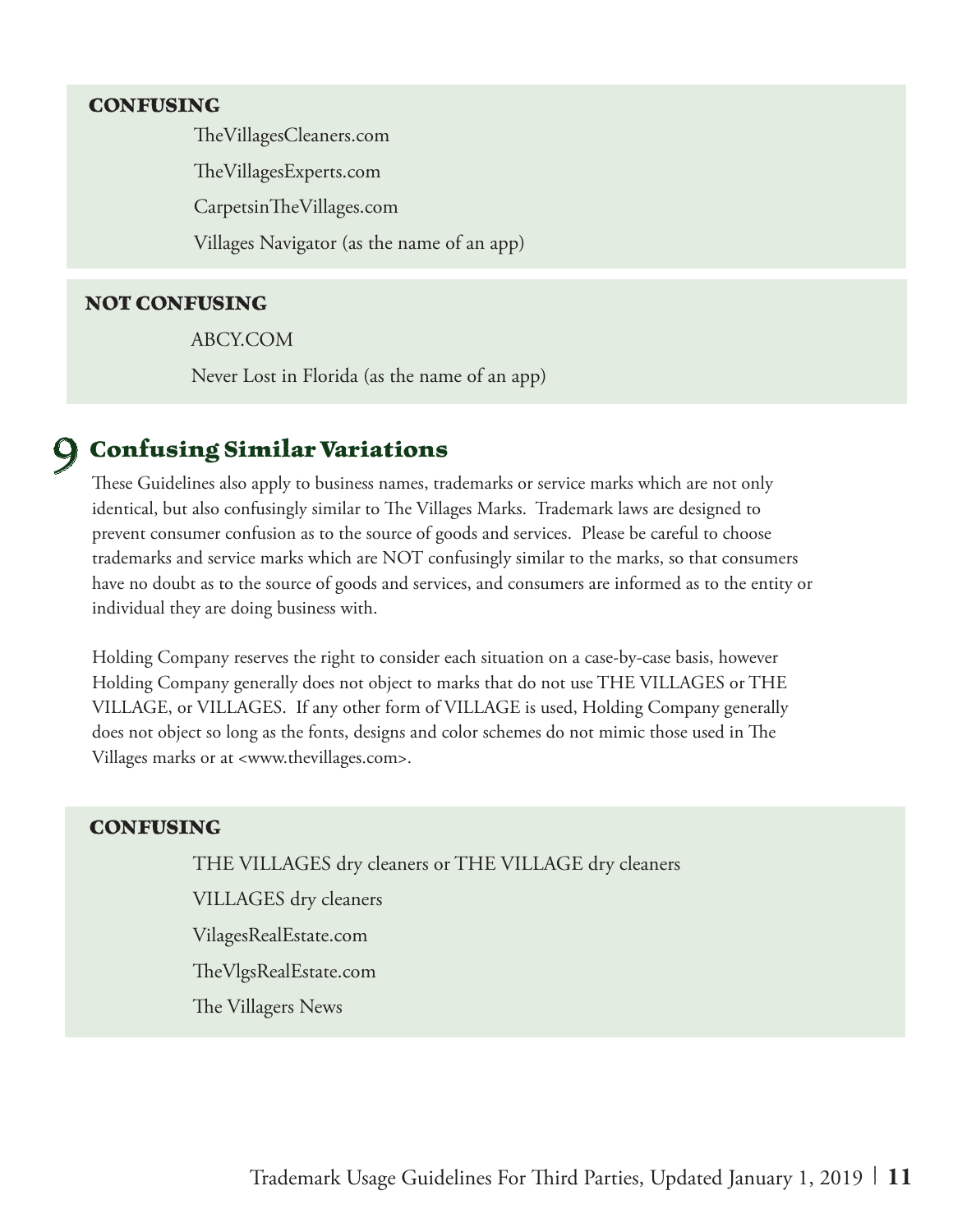# 10 **Taglines**

Holding Company owns federally registered trademarks for various taglines associated with The Villages® community, such as "Florida's Friendliest Hometown," "America's Healthiest Hometown," "Golf Car Approved" and "We're Golf Car Friendly!" Third parties may not use these taglines or confusingly similar variations without Holding Company's written permission.

## 11 **Copyright**

Copyright is an additional form of protection provided by law to the authors of "original works of authorship" in content, including literary, dramatic, musical, artistic, website, and certain other works. Copyright protection gives the owner the exclusive legal right to reproduce, publish, sell, and create derivative versions of the works.

Holding Company and its affiliates hold copyright in the stylized versions of the marks, maps of The Villages® community, floorplans, and the iconic architectural elements of The Villages® community. Holding Company and its affiliates also hold copyright in their marketing and advertising material, signage, websites and Facebook pages.

Any copying of content from literature or the websites of Holding Company and its affiliates is strictly prohibited by copyright law, including photographs, artwork, maps, text, floorplans, and the compilations which together constitute their websites.

Examples of some images we ask that you please not use without permission:

| This is a custom image from our home page. If you need a map, don't copy<br>ours. Please use one you license or one you create yourself.                                                                                                                                            |
|-------------------------------------------------------------------------------------------------------------------------------------------------------------------------------------------------------------------------------------------------------------------------------------|
| This floorplan is our artistic rendering of a home. It may not be copied for<br>other uses.                                                                                                                                                                                         |
| This bridge is an icon of the community and has unique architectural elements.<br>You can, of course take pictures of it for any non-commercial use, but to use it<br>in an advertisement or commercial implies an affiliation with the community.<br>Please don't use it that way. |
| This sign is also a community icon. You can take pictures of it for non-com-<br>mercial uses, but its prominent inclusion of our logo and tag line means that use<br>in an advertisement is likely to cause confusion. Please do not use our signs to<br>promote your business.     |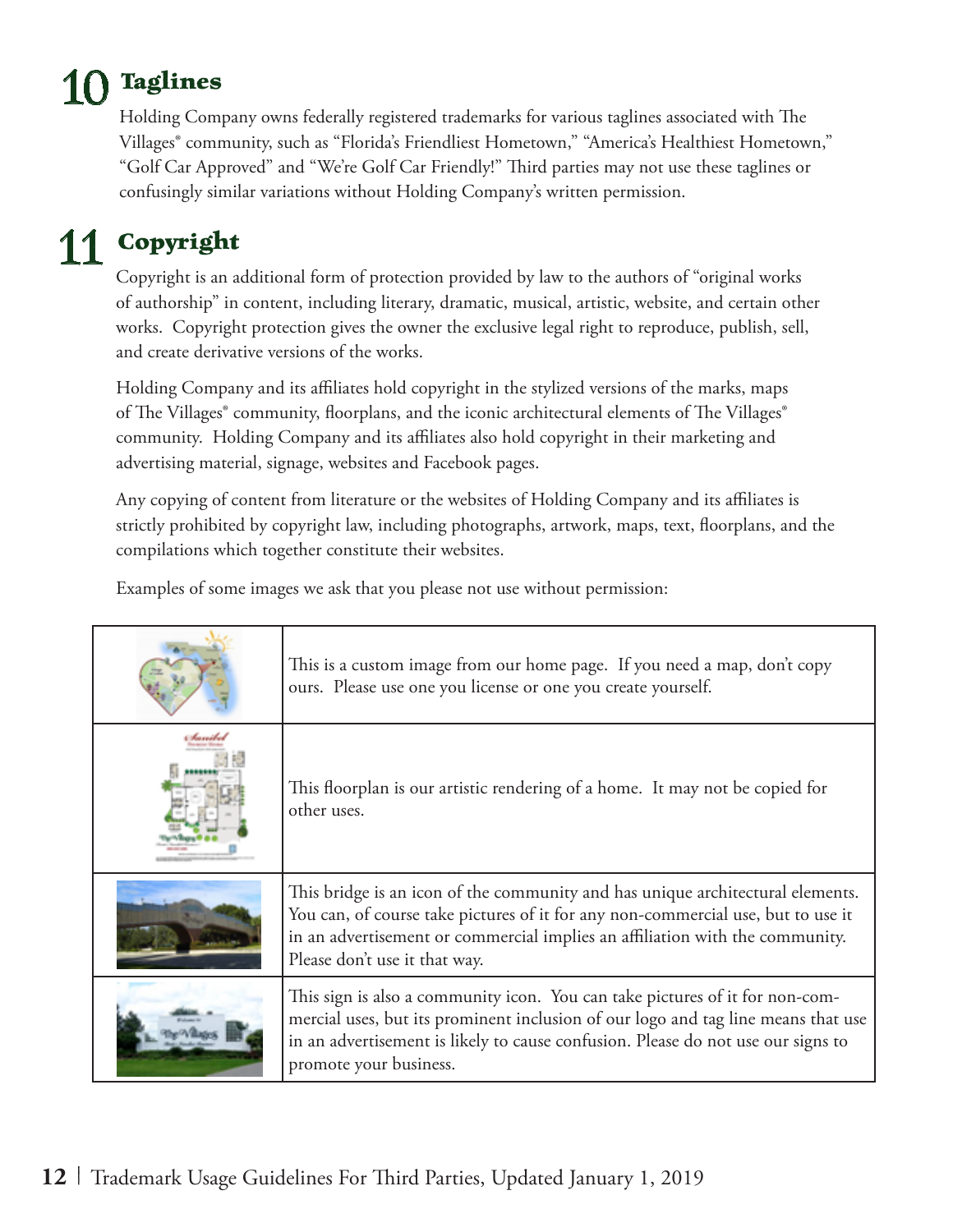## 12 **Disclaimers Help, but they Don't Cure!**

If using The Villages Marks on websites in compliance with these Guidelines, we also ask that thirdparty website home pages contain a plain statement that the website is not affiliated with or endorsed by Holding Company, such as:

**THE VILLAGES® is a registered trademark of Holding Company of The Villages, Inc. \_\_\_\_\_ [insert your name or company name]\_\_\_\_\_\_\_\_\_ is not affiliated with, or sponsored by, Holding Company of The Villages, Inc. or its affiliated entities.**

This statement should appear in text no smaller than the font used for the majority of the content on the home page (in contrast to legal notices or links at the bottom of the page). For purposes of these Guidelines, the home page is any web page which serves as a landing page from other sites or which is reached by typing in your domain name.

Please do not make the mistake, however, of thinking that you can use The Villages Marks any way you like so long as you include a disclaimer. For example, you can never use the logos without our permission, regardless of whether or not you have a disclaimer. In addition, if you use "Villages" or "TheVillages" in a domain name, you can't cure the problem by simply adding a disclaimer to your website.

## 13 **Linking**

Linking refers to situations where a website or application provides a hyperlink that allows the user to jump to a site or content owned by a third party. Sometimes, the user is transported completely out of the site or app they are viewing into the third-party site or app (a "simple link"). Other times, one site or app will open the third-party site or content in a frame or otherwise within the original site ("framing"). "Deep Linking" refers to simple links to, or framing of, pages within a site, as opposed to the home page of the third-party site.

Framing of all or any portion of any website of Holding Company, its affiliates or its licensees is strictly prohibited in all circumstances.

Simple linking to the home page of websites of Holding Company, its affiliates or its licensees is permitted, so long as the link does not create the impression that your site is affiliated with, or endorsed by, Holding Company or its affiliates or licensees. Deep linking to pages of websites of Holding Company, its affiliates or its licensees is only permitted when the page being linked to prominently displays the stylized V in the upper left corner of the page. All other deep linking is prohibited.